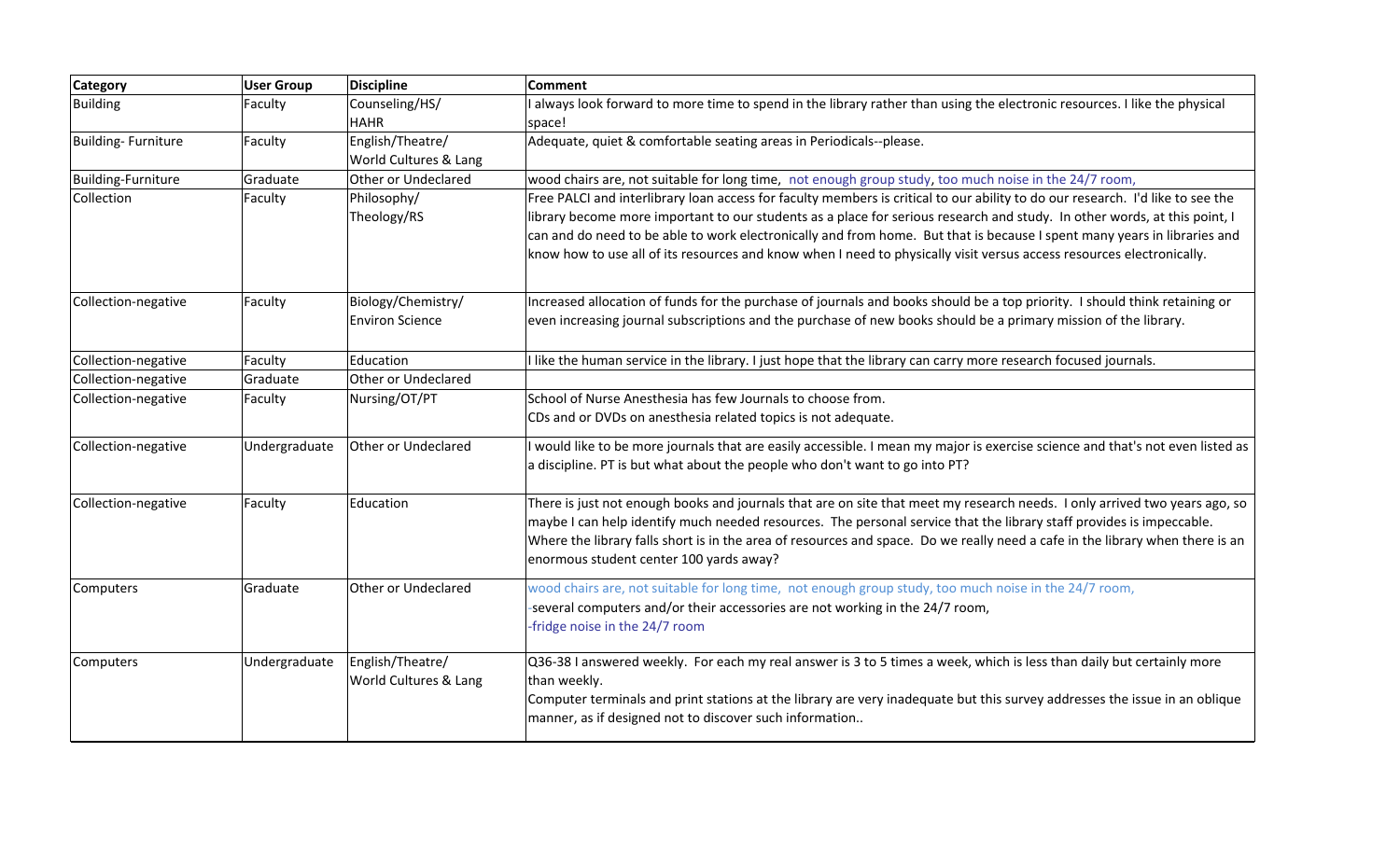| <b>Category</b> | <b>User Group</b> | <b>Discipline</b>         | <b>Comment</b>                                                                                                                                                                                                                                                                                                                                                                                                                                                                                                                                                                                                                                                                                                                                                                                                                                                                                                                                                                                                                                                                                       |
|-----------------|-------------------|---------------------------|------------------------------------------------------------------------------------------------------------------------------------------------------------------------------------------------------------------------------------------------------------------------------------------------------------------------------------------------------------------------------------------------------------------------------------------------------------------------------------------------------------------------------------------------------------------------------------------------------------------------------------------------------------------------------------------------------------------------------------------------------------------------------------------------------------------------------------------------------------------------------------------------------------------------------------------------------------------------------------------------------------------------------------------------------------------------------------------------------|
| Computers       | Undergraduate     | Biology/Chemistry/        | update the computers, many don't work. build another library with more "quiet rooms"                                                                                                                                                                                                                                                                                                                                                                                                                                                                                                                                                                                                                                                                                                                                                                                                                                                                                                                                                                                                                 |
|                 |                   | <b>Environ Science</b>    |                                                                                                                                                                                                                                                                                                                                                                                                                                                                                                                                                                                                                                                                                                                                                                                                                                                                                                                                                                                                                                                                                                      |
| Computers       | Undergraduate     | Biology/Chemistry/Environ | need more and newer computers.                                                                                                                                                                                                                                                                                                                                                                                                                                                                                                                                                                                                                                                                                                                                                                                                                                                                                                                                                                                                                                                                       |
|                 |                   | Science                   |                                                                                                                                                                                                                                                                                                                                                                                                                                                                                                                                                                                                                                                                                                                                                                                                                                                                                                                                                                                                                                                                                                      |
| Computers       | Faculty           | English/Theatre/          | Recently, I have heard several students complaining that many of the computers in the library work badly or not at all. I                                                                                                                                                                                                                                                                                                                                                                                                                                                                                                                                                                                                                                                                                                                                                                                                                                                                                                                                                                            |
|                 |                   | World Cultures & Lang     | would hope that something could be done to improve the monitoring and repair of these high-traffic machines.                                                                                                                                                                                                                                                                                                                                                                                                                                                                                                                                                                                                                                                                                                                                                                                                                                                                                                                                                                                         |
| Computers       | Faculty           | Psychology                | I am consistently frustrated with the Library's database system. Bonnie Strohl has been very helpful in answering specific                                                                                                                                                                                                                                                                                                                                                                                                                                                                                                                                                                                                                                                                                                                                                                                                                                                                                                                                                                           |
|                 |                   |                           | requests for help/clarification- but this does not change the fact that the databases are not user friendly.                                                                                                                                                                                                                                                                                                                                                                                                                                                                                                                                                                                                                                                                                                                                                                                                                                                                                                                                                                                         |
|                 |                   |                           | Although I typically work from my office and go to the library only to pick up hard bound materials, I was shocked at how<br>painfully slow the computers were on the first floor of the library and in the stacks. I was also suprised that there were no<br>computers dedicated to searching the Library's catalogue. If a user wants to look up a book or journal title it is<br>inconvenient to log in to a computer to do one search (especially give how slow the computers are!)<br>GET NEW COMPUTERS! Dedicate a few older computers to be catalogue search stations (and scatter these trhoughout the<br>library so you can do a quick search from anywhere).<br>As far as employee service- I found it hard to answer the closed ended questions b/c my experiences have been so varied -<br>support staff is great overall, but I have had mixed experiences with the circulation staff-some are very friendly and<br>helpful and others point vaguely in the direction of the elevator and then go back to (what appear to me) their personal<br>conversations with other staff members. |
|                 |                   |                           | As a researcher I would also like to point out that the amount of identifying information you are requiring does not allow<br>me to be truly anonymous- there is only one female assistant professor in the psych dept-me!                                                                                                                                                                                                                                                                                                                                                                                                                                                                                                                                                                                                                                                                                                                                                                                                                                                                           |
| Computers       | Undergraduate     | <b>KSOM</b>               | The first floor computers in both the Pro Deo room and the lab are very often EXTREMELY slow. It is frustrating to have to<br>wait 15-20mins to log on and print something when I'm rushing to class.                                                                                                                                                                                                                                                                                                                                                                                                                                                                                                                                                                                                                                                                                                                                                                                                                                                                                                |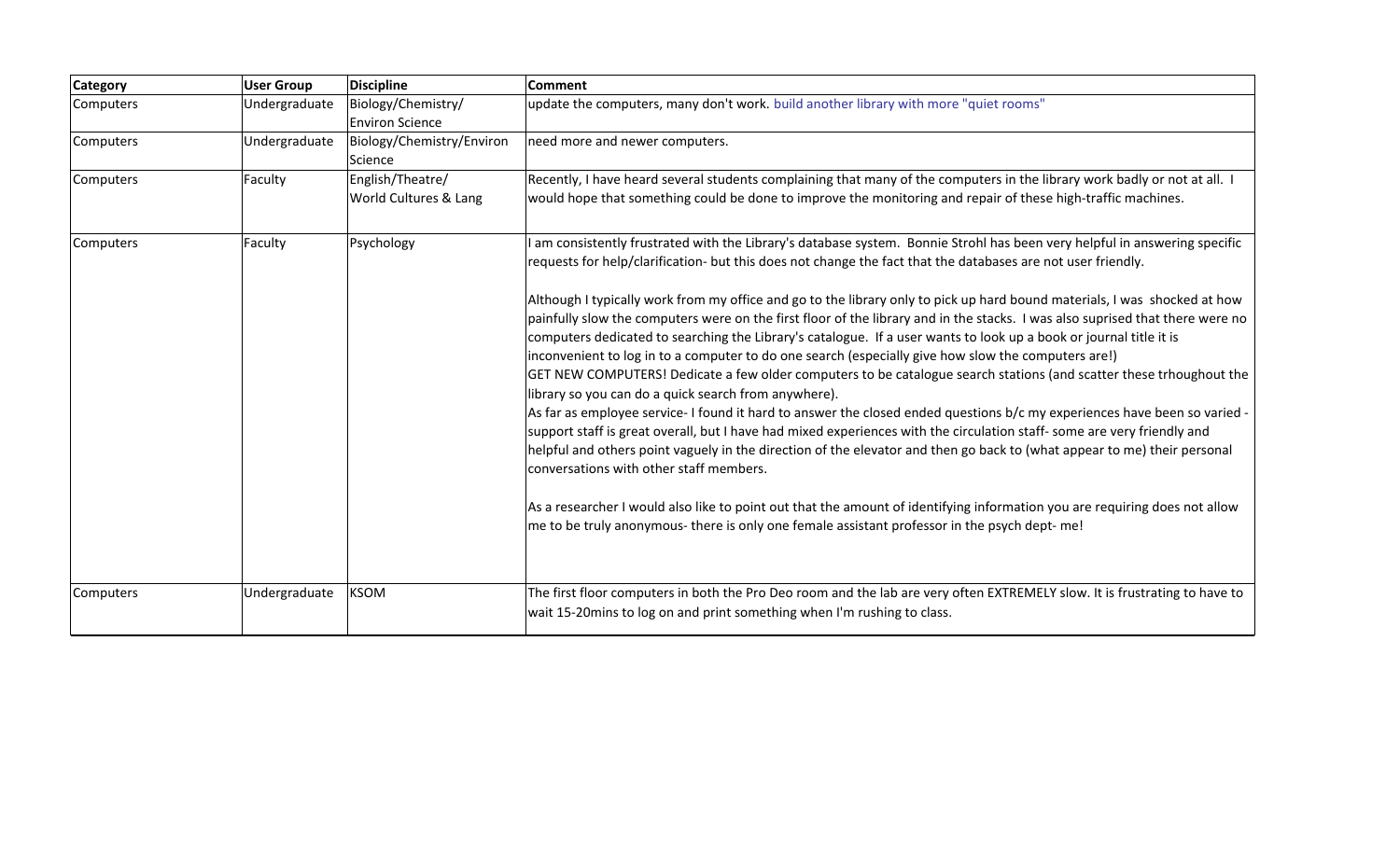| <b>Category</b> | <b>User Group</b> | <b>Discipline</b>                            | Comment                                                                                                                                                                                                                                                                                                                                                                                                                                                                                                                                                                                                                                                                |
|-----------------|-------------------|----------------------------------------------|------------------------------------------------------------------------------------------------------------------------------------------------------------------------------------------------------------------------------------------------------------------------------------------------------------------------------------------------------------------------------------------------------------------------------------------------------------------------------------------------------------------------------------------------------------------------------------------------------------------------------------------------------------------------|
| Computers       | Faculty           | Psychology                                   | I am consistently frustrated with the Library's database system. Bonnie Strohl has been very helpful in answering specific<br>requests for help/clarification- but this does not change the fact that the databases are not user friendly.                                                                                                                                                                                                                                                                                                                                                                                                                             |
|                 |                   |                                              | Although I typically work from my office and go to the library only to pick up hard bound materials, I was shocked at how<br>painfully slow the computers were on the first floor of the library and in the stacks. I was also suprised that there were no<br>computers dedicated to searching the Library's catalogue. If a user wants to look up a book or journal title it is<br>inconvenient to log in to a computer to do one search (especially give how slow the computers are!)<br>GET NEW COMPUTERS! Dedicate a few older computers to be catalogue search stations (and scatter these trhoughout the<br>library so you can do a quick search from anywhere). |
|                 |                   |                                              | As far as employee service- I found it hard to answer the closed ended questions b/c my experiences have been so varied -<br>support staff is great overall, but I have had mixed experiences with the circulation staff- some are very friendly and<br>helpful and others point vaguely in the direction of the elevator and then go back to (what appear to me) their personal<br>conversations with other staff members.                                                                                                                                                                                                                                            |
|                 |                   |                                              | As a researcher I would also like to point out that the amount of identifying information you are requiring does not allow<br>me to be truly anonymous- there is only one female assistant professor in the psych dept-me!                                                                                                                                                                                                                                                                                                                                                                                                                                             |
| Computers       | Graduate          | Other or Undeclared                          | -wood chairs are not suitable for long time studying                                                                                                                                                                                                                                                                                                                                                                                                                                                                                                                                                                                                                   |
|                 |                   |                                              | -no enough group study rooms                                                                                                                                                                                                                                                                                                                                                                                                                                                                                                                                                                                                                                           |
|                 |                   |                                              | too much noise in the 24/7 room                                                                                                                                                                                                                                                                                                                                                                                                                                                                                                                                                                                                                                        |
|                 |                   |                                              | -several computers and/or their accessories are not working in the 24/7 room                                                                                                                                                                                                                                                                                                                                                                                                                                                                                                                                                                                           |
|                 |                   |                                              | -fridge noise in the 24/7 room                                                                                                                                                                                                                                                                                                                                                                                                                                                                                                                                                                                                                                         |
|                 |                   |                                              | there are no computers in                                                                                                                                                                                                                                                                                                                                                                                                                                                                                                                                                                                                                                              |
| Computers       | Undergraduate     | Biology/Chemistry/<br><b>Environ Science</b> | The computers and printing kiosks need to be updated. The library is no longer a quick place to print something out before<br>class. Additionally, there should be more electronic reserves.                                                                                                                                                                                                                                                                                                                                                                                                                                                                           |
| Computers       | Undergraduate     | English/Theatre/World<br>Cultures & Lang     | The library is a wonderful place on campus and arguably the most important building, but we need new computers. Often,<br>I can't even do my work because the computers are so slow / half of them won't turn on or the mouses don't work. Please<br>give the students new computers, its necessary in this day and age to have technology that works. The students need<br>computers that work efficiently every time. My peers and I waste time that we could be doing work trying to find a<br>computer that works or waiting for it to connect to the internet.                                                                                                    |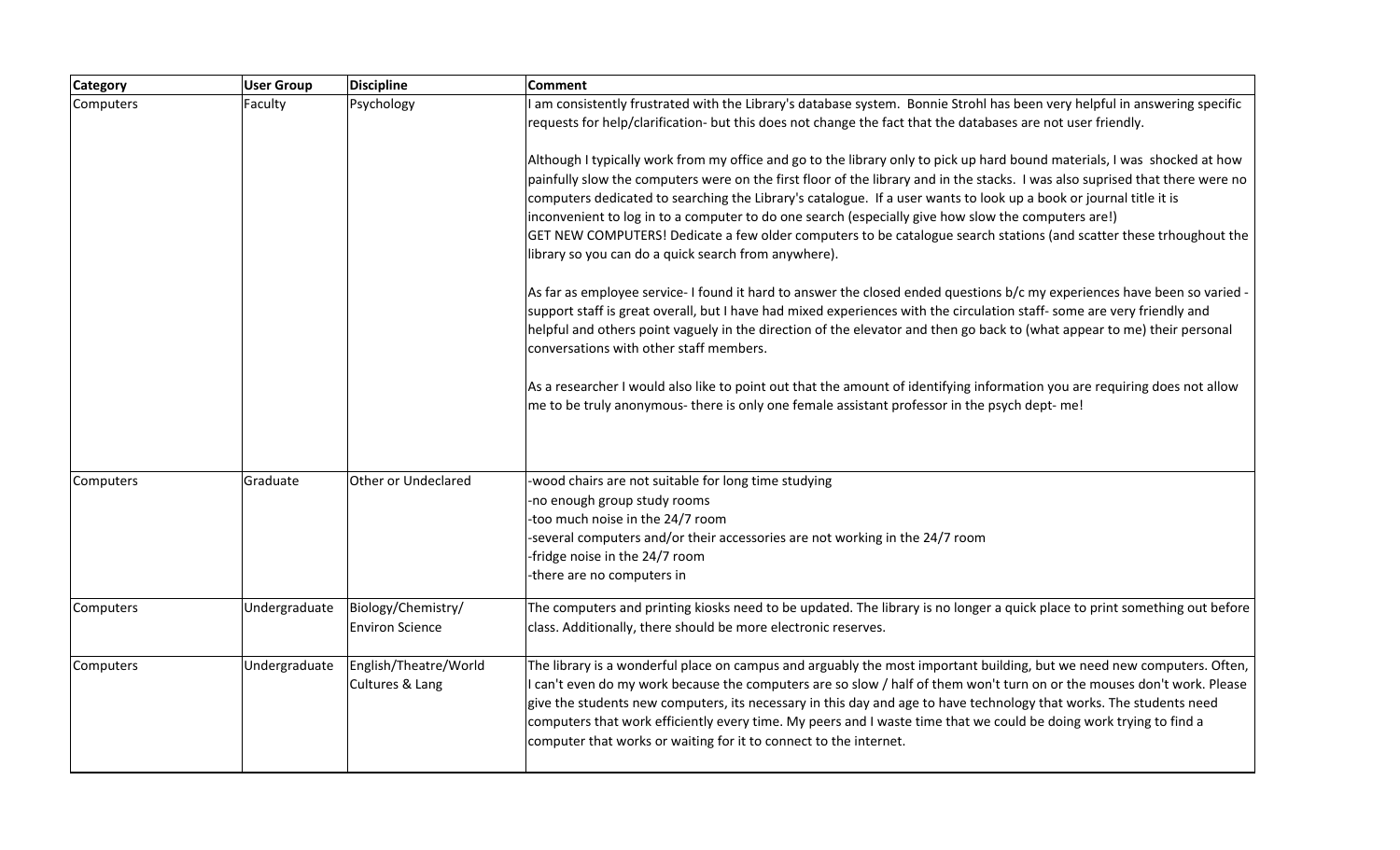| <b>Category</b>                       | <b>User Group</b> | <b>Discipline</b>                            | <b>Comment</b>                                                                                                                                                                                                                                                                                                                                                                                                  |
|---------------------------------------|-------------------|----------------------------------------------|-----------------------------------------------------------------------------------------------------------------------------------------------------------------------------------------------------------------------------------------------------------------------------------------------------------------------------------------------------------------------------------------------------------------|
| Computers                             | Undergraduate     | Biology/Chemistry/<br><b>Environ Science</b> |                                                                                                                                                                                                                                                                                                                                                                                                                 |
| Distance Learner                      | Graduate          | Education                                    | I have always found what I've needed using the online library.(I am an online student)                                                                                                                                                                                                                                                                                                                          |
| Distance Learner                      | Graduate          | <b>KSOM</b>                                  | The Online search services have been VITAL to the success I've had in the online MBA courses. I've consistently scored<br>high on the discussion boards based upon research I've done through the library online.                                                                                                                                                                                               |
| Distance Learner                      | Graduate          | Education                                    | Since I am a "distance learner", I have not had occasion to use the library in situ. However, having had the need to access<br>Weinberg during my graduate training, I must admit that it was very convenient, comprehensive and frankly, quite easy to<br>obtain the information I needed. I do not believe that my success in grad school could have been accomplished without<br>this vital resource center. |
| Distance Learner                      | Graduate          | Education                                    | While I have not visited the library as I am entered in the online program, I have spoken on the phone with library<br>assistants and they have been extremely helpful.                                                                                                                                                                                                                                         |
| Distance Learner                      | Graduate          | Education                                    | I'm an online student, live near Seattle. Have never set foot on campus.                                                                                                                                                                                                                                                                                                                                        |
| Distance Learner                      | Graduate          | Education                                    | I'm an on-line student so several questions didn't pertain to me since I don't go to the school campus at all.                                                                                                                                                                                                                                                                                                  |
| Distance Learner                      | Graduate          | Distance Learner<br>KSOM or SEOL             | The library services for distance learners make it easy to find the information I need although I do not have access to the<br>main campus. I have been impressed by the resources available and the level of service provided to distance education<br>students.                                                                                                                                               |
| Electronic Resources-negativ Faculty  |                   | Psychology                                   | I am consistently frustrated with the Library's database system. Bonnie Strohl has been very helpful in answering specific<br>requests for help/clarification- but this does not change the fact that the databases are not user friendly.                                                                                                                                                                      |
| Electronic Resources-negativ Graduate |                   | Education                                    | I've had to use the online library several times. Of the times I used it, the site was a bit confusing and not user friendly.                                                                                                                                                                                                                                                                                   |
| Electronic Resources-negativ Graduate |                   | Education                                    | Sometimes articles are suggested that are NOT in Wilson Web. I wish we could access them instead of paying a fee. You<br>should never require/suggest readings in order to make money for the school.                                                                                                                                                                                                           |
| Electronic Resources-negativ Faculty  |                   | Nursing/OT/PT                                | I use the library sources from another school instead of the U of S. I find the U of S electronic journals resources limited<br>and incomplete.                                                                                                                                                                                                                                                                 |
| Electronic Resources-negativ Faculty  |                   | Philosophy/<br>Theology/RS                   | I have experienced much difficulty obtaining book reviews online. The fault is not with the librarians, but with the<br>programs themselves, such as Proquest. The programs often have ambiguous directions. As a result, the experience is<br>time-consuming and often a failure.                                                                                                                              |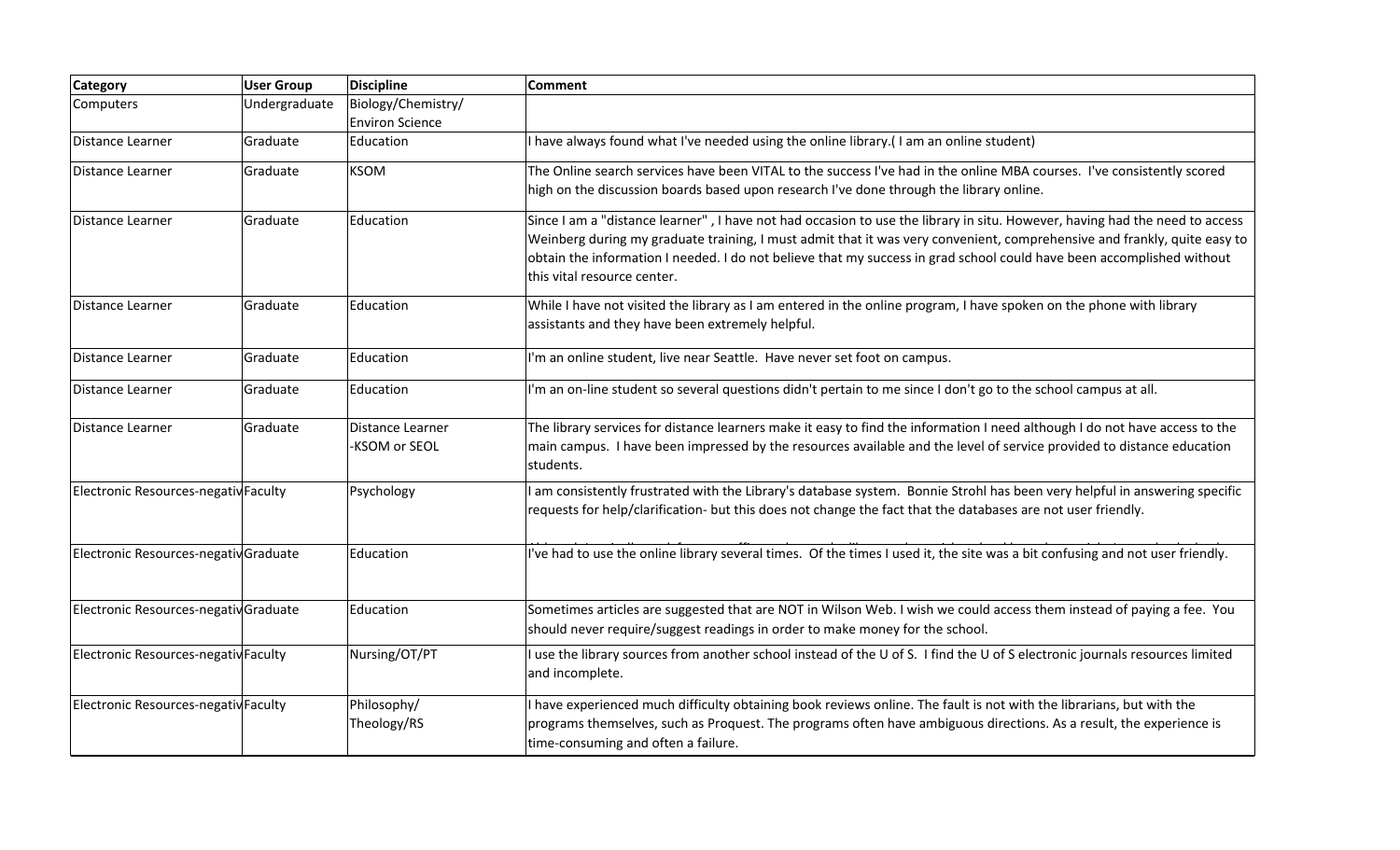| <b>Category</b>                             | <b>User Group</b> | <b>Discipline</b>                            | Comment                                                                                                                                                                                                                                                                                                                                                       |
|---------------------------------------------|-------------------|----------------------------------------------|---------------------------------------------------------------------------------------------------------------------------------------------------------------------------------------------------------------------------------------------------------------------------------------------------------------------------------------------------------------|
| Electronic Resources-negativ Undergraduate  |                   | <b>Computing Science/Math</b>                | I usually end up using Google to find what I need since the Library web search is virtually worthless. After Google gives me<br>some results I look those up to see if they are available at the Library.                                                                                                                                                     |
| Electronic Resources-negativ Undergraduate  |                   | Biology/Chemistry/<br><b>Environ Science</b> | The databases are very confusing, and not well explained.                                                                                                                                                                                                                                                                                                     |
| Electronic Resources-Positive Undergraduate |                   | <b>KSOM</b>                                  | The on-line services are most important to be since I am a non-traditional student & almost all of my work from home.                                                                                                                                                                                                                                         |
| Electronic Resources-Positive Graduate      |                   | Nursing/OT/PT                                | The electronic resources I am able to remotely access are superior to any other college or work resources that I have<br>experienced in the past. The current journal access enables me to keep up to date in my field of nursing.                                                                                                                            |
| Electronic Resources-PositiveGraduate       |                   | Education                                    | I am able to access the WilsonWeb page from home and it has been extremely helpful in obtaining articles for my online<br>graduate course assignments.                                                                                                                                                                                                        |
| Electronic Resources-Positive Faculty       |                   | Communications /<br>Journalism               | In general, I am very satisfied with the library. I am primarily interested in electronic resources, accessible from home, and<br>I have been extremely satisfied with what I've found.                                                                                                                                                                       |
| Electronic Resources-Positive Graduate      |                   | Other or Undeclared                          | I am very pleased with the internet access at the library. I'm able to research almost anything in my discipline from home<br>and will really miss this service when I graduate in June, Thank you!                                                                                                                                                           |
| <b>Group Study</b>                          | Undergraduate     | Nursing/OT/PT                                | <b>MORE GROUP STUDY ROOMS</b>                                                                                                                                                                                                                                                                                                                                 |
| <b>Group Study</b>                          | Undergraduate     | Biology/Chemistry/<br><b>Environ Science</b> | I think that more study areas for gruops are needed. The staff is always helpful and courteous                                                                                                                                                                                                                                                                |
| <b>Group Study</b>                          | Undergraduate     | <b>KSOM</b>                                  | Good service, but the library does get very crowded often. There should be more space for groups to met.                                                                                                                                                                                                                                                      |
| <b>Group Study</b>                          | Undergraduate     | Biology/Chemistry/<br><b>Environ Science</b> | I wish there were more group study rooms. they seem to be in the highest demand and rarely accessible.                                                                                                                                                                                                                                                        |
| <b>Group Study</b>                          | Undergraduate     | Counseling/HS/HAHR                           | We need more group rooms.                                                                                                                                                                                                                                                                                                                                     |
| <b>Group Study</b>                          | Graduate          | Nursing/OT/PT                                | There needs to be more group study areas.                                                                                                                                                                                                                                                                                                                     |
| <b>Group Study</b>                          | Graduate          | Biology/Chemistry/<br><b>Environ Science</b> | I have never had any trouble at the library. The staff was always very helpful, and the students sitting around me as I<br>studied always get the noise level at a minimum. I would like to see more study rooms. Two or three times my friend and i<br>wanted to use one, but they were all occupied.                                                        |
| <b>Group Study</b>                          | Faculty           | <b>History/Political Science</b>             | I am very satisfied with library personnel. I wish we had more space for group work and/or rooms professors to use with<br>students while doing library work.                                                                                                                                                                                                 |
| <b>Group Study</b>                          | Undergraduate     | <b>KSOM</b>                                  | More group study areas. I often have difficulty finding them when I need them.                                                                                                                                                                                                                                                                                |
| <b>Group Study</b>                          | Undergraduate     | Biology/Chemistry/<br><b>Environ Science</b> | I know this isn't an issue easily resolved, but more group study rooms would be nice. Also, I would like to see it open later,<br>or at least have more of it open after 11:30pm. The Pro Deo is not very big and gets very loud after closing. If there were<br>a quiet place I could go in the library after 11:30, I would spend more time in the library. |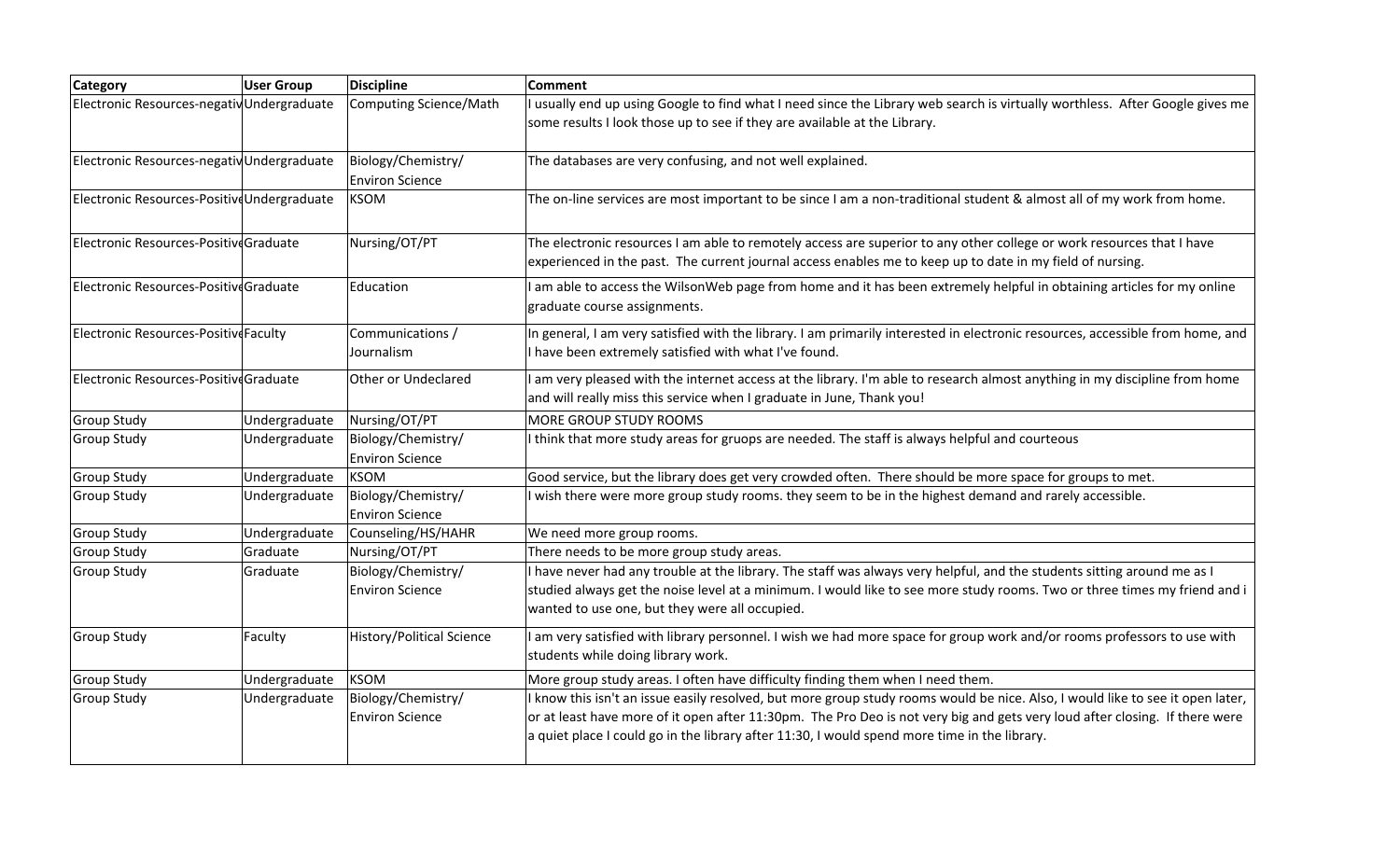| <b>Category</b>    | <b>User Group</b> | <b>Discipline</b>                            | <b>Comment</b>                                                                                                                                                                                                                                                                                                     |
|--------------------|-------------------|----------------------------------------------|--------------------------------------------------------------------------------------------------------------------------------------------------------------------------------------------------------------------------------------------------------------------------------------------------------------------|
| <b>Group Study</b> | Undergraduate     | Psychology                                   | The library needs more group study rooms                                                                                                                                                                                                                                                                           |
| <b>Group Study</b> | Undergraduate     | Nursing/OT/PT                                | there should be more group study rooms available and quiet areas should be enforced better                                                                                                                                                                                                                         |
| <b>Group Study</b> | Faculty           | Biology/Chemistry/<br><b>Environ Science</b> | wood chairs are, not suitable for long time, not enough group study, too much noise in the 24/7 room,<br>-several computers and/or their accessories are not working in the 24/7 room,<br>-fridge noise in the 24/7 room                                                                                           |
| <b>Group Study</b> | Faculty           | Biology/Chemistry/<br><b>Environ Science</b> | wood chairs are, not suitable for long time, not enough group study, too much noise in the 24/7 room,<br>-several computers and/or their accessories are not working in the 24/7 room,<br>-fridge noise in the 24/7 room                                                                                           |
| <b>Hours</b>       | Graduate          | Biology/Chemistry/<br><b>Environ Science</b> | first of all, i want to thank everyone who works in the library because i know they work as much as they can to help us.<br>my suggestion is to extend close time because i think 11:30 is to early for students who want to study in the library.<br>once again thank you for your help                           |
| Interlibrary Loan  | Graduate          | Nursing/OT/PT                                | Many articles that I need are not accessable on line. When I'm doing research it takes a very long time to come up with<br>the amount of specific articles since so many are unavailable on line. Has been a problem since undergrad days.<br>Interlibrary loan takes too long.                                    |
| Interlibrary Loan  | Graduate          | Nursing/OT/PT                                | Interlibrary loan system is good when the article can be delivered electronically but confusing otherwise.                                                                                                                                                                                                         |
| Play music         | Undergraduate     | <b>History/Political Science</b>             | i think it would be great if there was classical music played softly on one of the floors or a certain area just because i find it<br>i work better with some background information                                                                                                                               |
| Positive           | Undergraduate     | Sociology/Criminal Justice/<br>Gerontology   | Excellent!                                                                                                                                                                                                                                                                                                         |
| Positive           | Undergraduate     | Biology/Chemistry/<br><b>Environ Science</b> | As a biochemsitry major, I find mysef retreating to the library for hours on a daily basis. The library exceeds all<br>expectations. The staff is courteous, cooperative, and extremely helpful (let's not forget about pleasant and nice, as well).<br>The complete staff promotes an ideal learning environment. |
| Positive           | Undergraduate     | Biology/Chemistry/<br><b>Environ Science</b> | The Library service is great anytime i needed help citing a book or even locating a book there was always someone around<br>who was not only helpful but considerate. I am very pleased with the Library.                                                                                                          |
| Positive           | Undergraduate     | English/Theatre/<br>World Cultures & Lang    | I think library services are great at WML.                                                                                                                                                                                                                                                                         |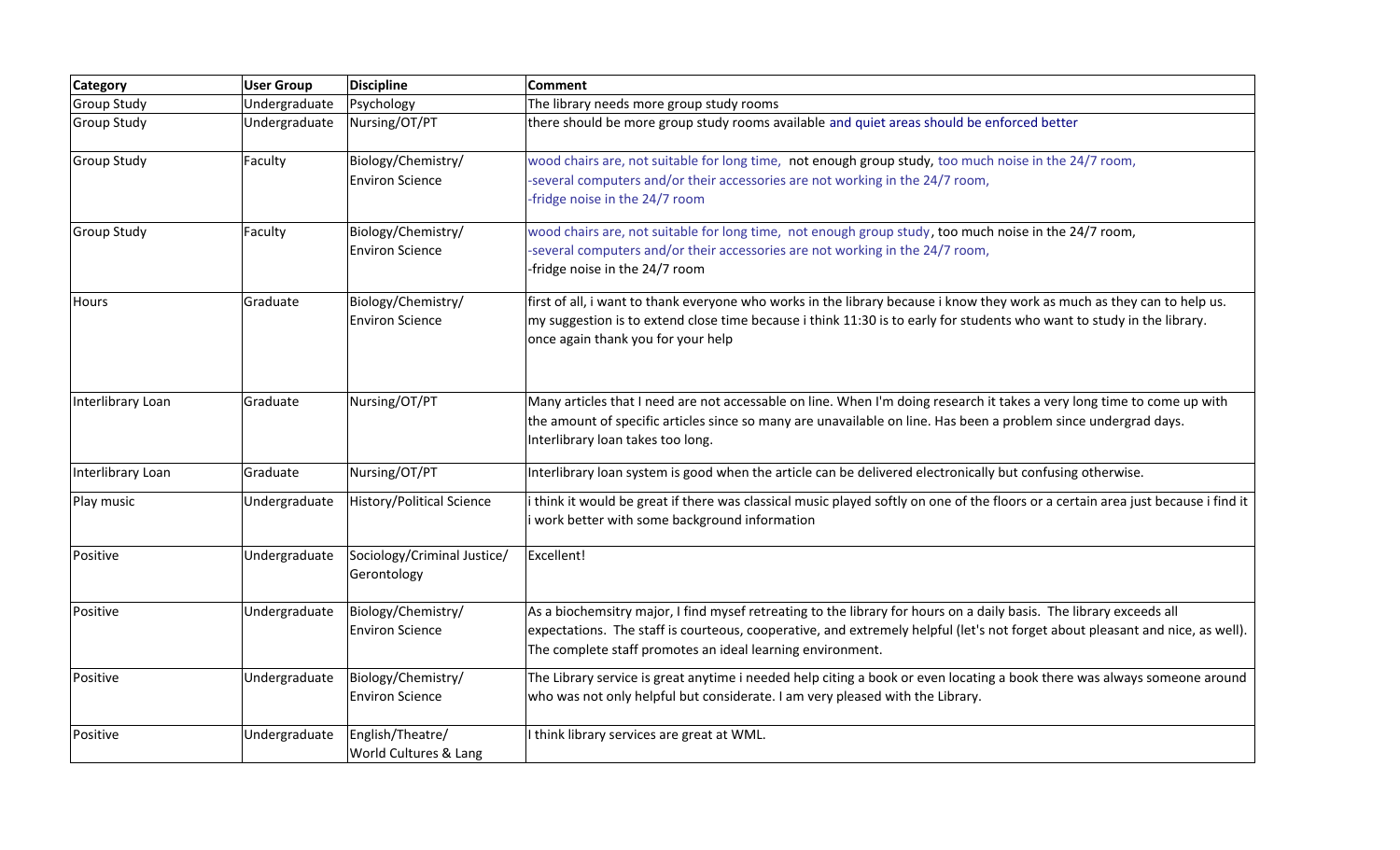| <b>Category</b>    | <b>User Group</b> | <b>Discipline</b>                            | <b>Comment</b>                                                                                                                                                                                                                                                                                                                                                                                                                                                                                                                                                                                                                                                                                                                                                                                                                                                                                                                                                                                                                                                                                                                                            |
|--------------------|-------------------|----------------------------------------------|-----------------------------------------------------------------------------------------------------------------------------------------------------------------------------------------------------------------------------------------------------------------------------------------------------------------------------------------------------------------------------------------------------------------------------------------------------------------------------------------------------------------------------------------------------------------------------------------------------------------------------------------------------------------------------------------------------------------------------------------------------------------------------------------------------------------------------------------------------------------------------------------------------------------------------------------------------------------------------------------------------------------------------------------------------------------------------------------------------------------------------------------------------------|
| Positive           | Undergraduate     | Biology/Chemistry/                           | it is good!                                                                                                                                                                                                                                                                                                                                                                                                                                                                                                                                                                                                                                                                                                                                                                                                                                                                                                                                                                                                                                                                                                                                               |
|                    |                   | <b>Environ Science</b>                       |                                                                                                                                                                                                                                                                                                                                                                                                                                                                                                                                                                                                                                                                                                                                                                                                                                                                                                                                                                                                                                                                                                                                                           |
| Positive           | Undergraduate     | Nursing/OT/PT                                | Thank you for the addition of 200 free prints this semester!                                                                                                                                                                                                                                                                                                                                                                                                                                                                                                                                                                                                                                                                                                                                                                                                                                                                                                                                                                                                                                                                                              |
| Positive           | Undergraduate     | <b>History/Political Science</b>             | Good stuff                                                                                                                                                                                                                                                                                                                                                                                                                                                                                                                                                                                                                                                                                                                                                                                                                                                                                                                                                                                                                                                                                                                                                |
| Positive           | Undergraduate     | Nursing/OT/PT                                | Love this library, its the only place I can get my work done. Between the quiet of the whole place, the group study rooms<br>available for use, Java City, really good hours and a nice helpful staff, this place is great                                                                                                                                                                                                                                                                                                                                                                                                                                                                                                                                                                                                                                                                                                                                                                                                                                                                                                                                |
| Positive           | Faculty           | Education                                    | The library is a wonderful resource at the University, and the staff is extremely knowledgeable, helpful, cheerful, and<br>courteous.                                                                                                                                                                                                                                                                                                                                                                                                                                                                                                                                                                                                                                                                                                                                                                                                                                                                                                                                                                                                                     |
| Positive           | Undergraduate     | Communications /<br>Journalism               | The building itself is very large and the group study rooms are the best! The free prints are great and usually the<br>employees are in good mood.                                                                                                                                                                                                                                                                                                                                                                                                                                                                                                                                                                                                                                                                                                                                                                                                                                                                                                                                                                                                        |
| <b>Quiet Study</b> | Undergraduate     | Biology/Chemistry/<br><b>Environ Science</b> | update the computers, many don't work. build another library with more "quiet rooms"                                                                                                                                                                                                                                                                                                                                                                                                                                                                                                                                                                                                                                                                                                                                                                                                                                                                                                                                                                                                                                                                      |
| <b>Quiet Study</b> | Undergraduate     | Communications /<br>Journalism               | Sometimes it is a bit loud on the floors where quiet study is designated. Although it is expected--around finals and mid-<br>terms it is near impossible to find a quiet study place in the library.                                                                                                                                                                                                                                                                                                                                                                                                                                                                                                                                                                                                                                                                                                                                                                                                                                                                                                                                                      |
| <b>Quiet Study</b> | Undergraduate     | Biology/Chemistry/<br><b>Environ Science</b> | the library is a huge building, but for the number of students here on campus, it doesnt quite fit for everyone who might<br>want to go there to study if their roomate is being loud and they cant concentrate in their room and need a quiet place to<br>study. during finals week, i had to venture to denaples to study on the second floor, the floor being quite loud for finals<br>week. i had no place to go, since my close friends that live in scranton were away at college so they could not pick me up<br>to go study in their home. so i hated that feeling of a first come, first serve basis to the library when the library should<br>accomodate everyone who ever wanted to study in there (and would also provide more individual study rooms for<br>absolute quiet.) i can not work alone amongst a group of other quiet people in the library. it makes me nervous and feel<br>more comfortable in a private room where no one would look at me or distract me. i feel that the first come first serve<br>basis is no right and believe that a sign in room should be designated to the dedicated who really want to get work done. |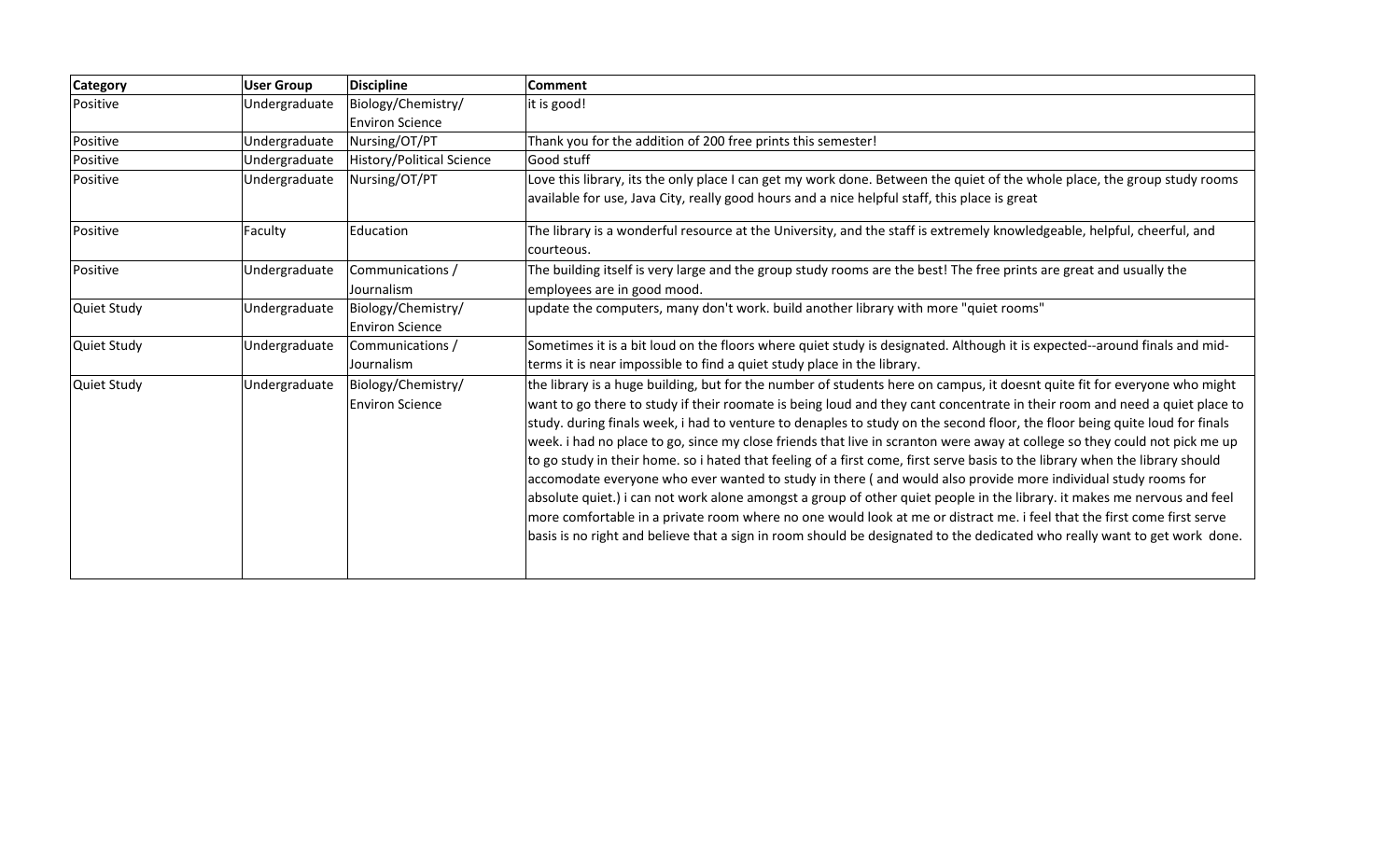| <b>Category</b> | <b>User Group</b> | <b>Discipline</b>                            | <b>Comment</b>                                                                                                                                                                                                                                                                                                                                                                                                                                                                                                                                                                                                                                                                                                                                                                                                                                                                                                                                                                                                                                                                                                                                                                                                                                                                                                                                                |
|-----------------|-------------------|----------------------------------------------|---------------------------------------------------------------------------------------------------------------------------------------------------------------------------------------------------------------------------------------------------------------------------------------------------------------------------------------------------------------------------------------------------------------------------------------------------------------------------------------------------------------------------------------------------------------------------------------------------------------------------------------------------------------------------------------------------------------------------------------------------------------------------------------------------------------------------------------------------------------------------------------------------------------------------------------------------------------------------------------------------------------------------------------------------------------------------------------------------------------------------------------------------------------------------------------------------------------------------------------------------------------------------------------------------------------------------------------------------------------|
| Quiet Study     | Undergraduate     | Biology/Chemistry/<br><b>Environ Science</b> | The staff are very helpful and the quiet spaces within the library have been integral to my academic success here. I<br>absolutely love the 5th floor and am glad that it has demonstrations that reach out into the community to educate it on a<br>variety of topics. My only complaints are that some students visit the 4th floor quiet room and openly flout the quiet rule.<br>I don't understand why they feel the need to go to one of the few "quiet only" specified areas in the library to talk to one<br>another. Another issue is that most of the computers in the Pro Deo room are either painfully slow or broken and<br>unusable. I was thankful for the Pro Deo room when my printer broke this semester and hoped to use my prints to solve<br>my problem. However, when I arrived at the Pro Deo room it was frustrating to see half of the computers taken and the<br>other half out of order. I know that it is hard to keep up with all of the computers (especially with the large amounts of<br>clients that acess them and abuse them) but if the computers could consistently be kept in a better working order, I would<br>be enternally grateful. Thank you, those who keep the library up and running, for everything you do. I'm grateful for such<br>a beautiful place where I feel comfortable and am able to be productive. |
| Quiet Study     | Undergraduate     | Biology/Chemistry/<br><b>Environ Science</b> | Services always available, but the space provided is lacking in quiet areas                                                                                                                                                                                                                                                                                                                                                                                                                                                                                                                                                                                                                                                                                                                                                                                                                                                                                                                                                                                                                                                                                                                                                                                                                                                                                   |
| Quiet Study     | Undergraduate     | Nursing/OT/PT                                | there should be more group study rooms available and quiet areas should be enforced better                                                                                                                                                                                                                                                                                                                                                                                                                                                                                                                                                                                                                                                                                                                                                                                                                                                                                                                                                                                                                                                                                                                                                                                                                                                                    |
| Reserves        | Undergraduate     | Biology/Chemistry/<br><b>Environ Science</b> | The computers and printing kiosks need to be updated. The library is no longer a quick place to print something out before<br>class. Additionally, there should be more electronic reserves.                                                                                                                                                                                                                                                                                                                                                                                                                                                                                                                                                                                                                                                                                                                                                                                                                                                                                                                                                                                                                                                                                                                                                                  |
| Staff-Negative  | Undergraduate     | <b>History/Political Science</b>             | The service at the downstairs service desk is not worth what I am paying to go to this institution. Every single time I have<br>put books on hold from online they can't find them because they spell my name wrong and tell me that I am not a student<br>at the school as I am holding my royal ID card not to mention their attitude while doing it. Also whenever I have asked<br>them a question to where something is or to tell them that the computers don't work by Java they don't get up off of their<br>chair to help and look at me like I am speaking another language. If people don't want to interact and be friendly with<br>other people, don't take a job in customer service then.                                                                                                                                                                                                                                                                                                                                                                                                                                                                                                                                                                                                                                                       |
| Staff-Negative  | Faculty           | Computing Science/<br>Math                   | Media Resources could be more user friendly. Students are great, staff not so much.                                                                                                                                                                                                                                                                                                                                                                                                                                                                                                                                                                                                                                                                                                                                                                                                                                                                                                                                                                                                                                                                                                                                                                                                                                                                           |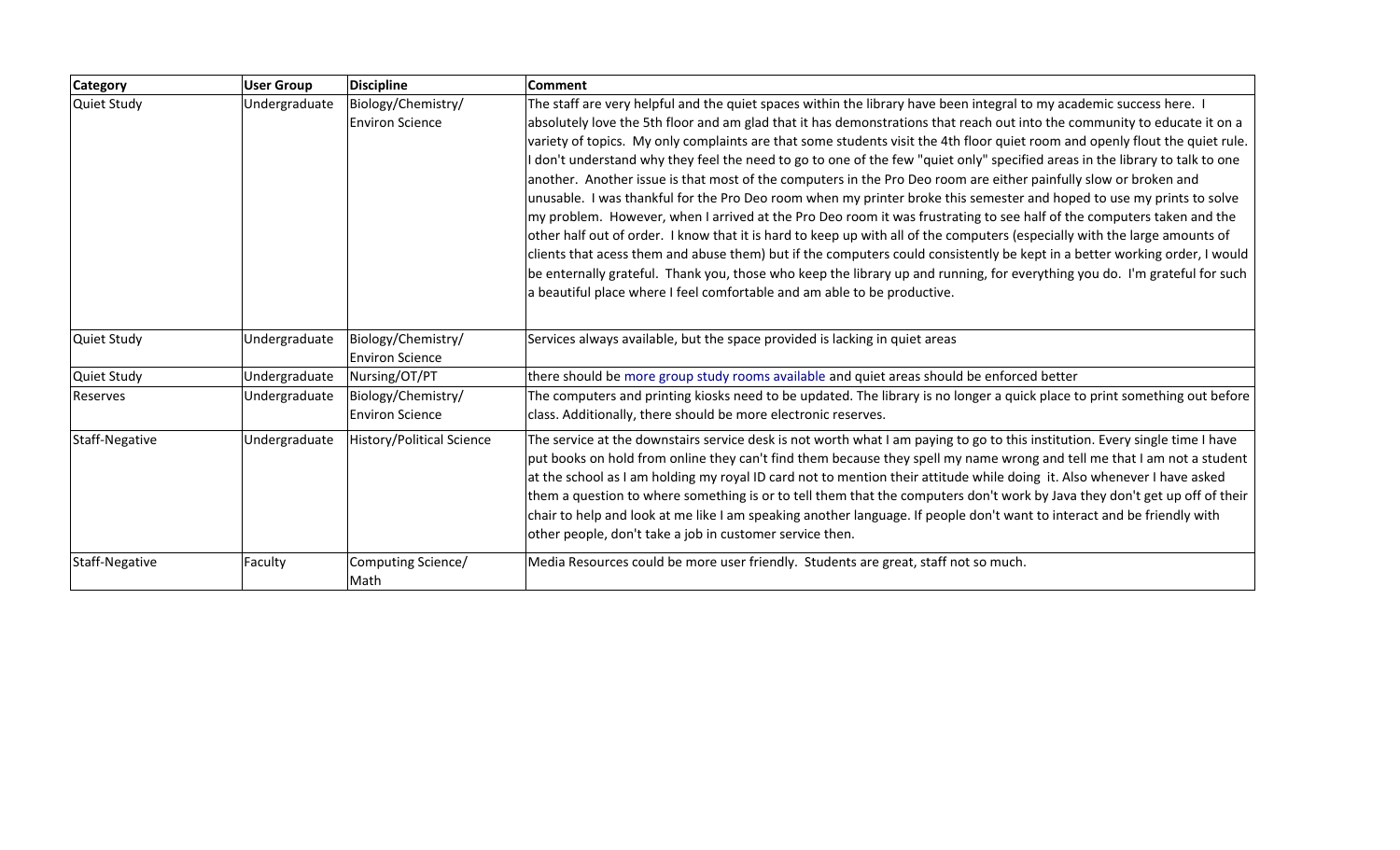| <b>Category</b> | <b>User Group</b> | <b>Discipline</b>                            | Comment                                                                                                                                                                                                                                                                                                                                                                                                                                                                                                                                                                                                                                                                |
|-----------------|-------------------|----------------------------------------------|------------------------------------------------------------------------------------------------------------------------------------------------------------------------------------------------------------------------------------------------------------------------------------------------------------------------------------------------------------------------------------------------------------------------------------------------------------------------------------------------------------------------------------------------------------------------------------------------------------------------------------------------------------------------|
| Staff-Positive  | Faculty           | Psychology                                   | I am consistently frustrated with the Library's database system. Bonnie Strohl has been very helpful in answering specific<br>requests for help/clarification- but this does not change the fact that the databases are not user friendly.                                                                                                                                                                                                                                                                                                                                                                                                                             |
|                 |                   |                                              | Although I typically work from my office and go to the library only to pick up hard bound materials, I was shocked at how<br>painfully slow the computers were on the first floor of the library and in the stacks. I was also suprised that there were no<br>computers dedicated to searching the Library's catalogue. If a user wants to look up a book or journal title it is<br>inconvenient to log in to a computer to do one search (especially give how slow the computers are!)<br>GET NEW COMPUTERS! Dedicate a few older computers to be catalogue search stations (and scatter these trhoughout the<br>library so you can do a quick search from anywhere). |
|                 |                   |                                              | As far as employee service- I found it hard to answer the closed ended questions b/c my experiences have been so varied<br>support staff is great overall, but I have had mixed experiences with the circulation staff- some are very friendly and<br>helpful and others point vaguely in the direction of the elevator and then go back to (what appear to me) their personal<br>conversations with other staff members.                                                                                                                                                                                                                                              |
|                 |                   |                                              | As a researcher I would also like to point out that the amount of identifying information you are requiring does not allow                                                                                                                                                                                                                                                                                                                                                                                                                                                                                                                                             |
| Staff-Positive  | Faculty           | Education                                    | I like the human service in the library. I just hope that the library can carry more research focused journals.                                                                                                                                                                                                                                                                                                                                                                                                                                                                                                                                                        |
| Staff-Positive  | Faculty           | <b>History/Political Science</b>             | I am very satisfied with library personnel. I wish we had more space for group work and/or rooms professors to use with<br>students while doing library work.                                                                                                                                                                                                                                                                                                                                                                                                                                                                                                          |
| Staff-Positive  | Faculty           | Biology/Chemistry/<br><b>Environ Science</b> | The staff are always extremely helpful and knowledgeable and ILL service has greatly improved. I wish we had better<br>services for accessing scientific literature such as BIOSIS or Sci Citation Index but I understand the the pricing of these<br>services is not within our budget. I think we do very well for the financial resources we have available!                                                                                                                                                                                                                                                                                                        |
| Staff-Positive  | Undergraduate     | Biology/Chemistry/<br><b>Environ Science</b> | I think that more study areas for gruops are needed. The staff is always helpful and courteous                                                                                                                                                                                                                                                                                                                                                                                                                                                                                                                                                                         |
| Staff-Positive  | Faculty           | Sociology/Criminal<br>Justice/Gerontology    | Special regards and commendations for people in the reference, archives, and media resources divisions.                                                                                                                                                                                                                                                                                                                                                                                                                                                                                                                                                                |
| Staff-Positive  | Faculty           | Nursing/OT/PT                                | The staff and faculty associated with library services are exceptional; their expertise is shared throughout the University<br>community and is incredible.                                                                                                                                                                                                                                                                                                                                                                                                                                                                                                            |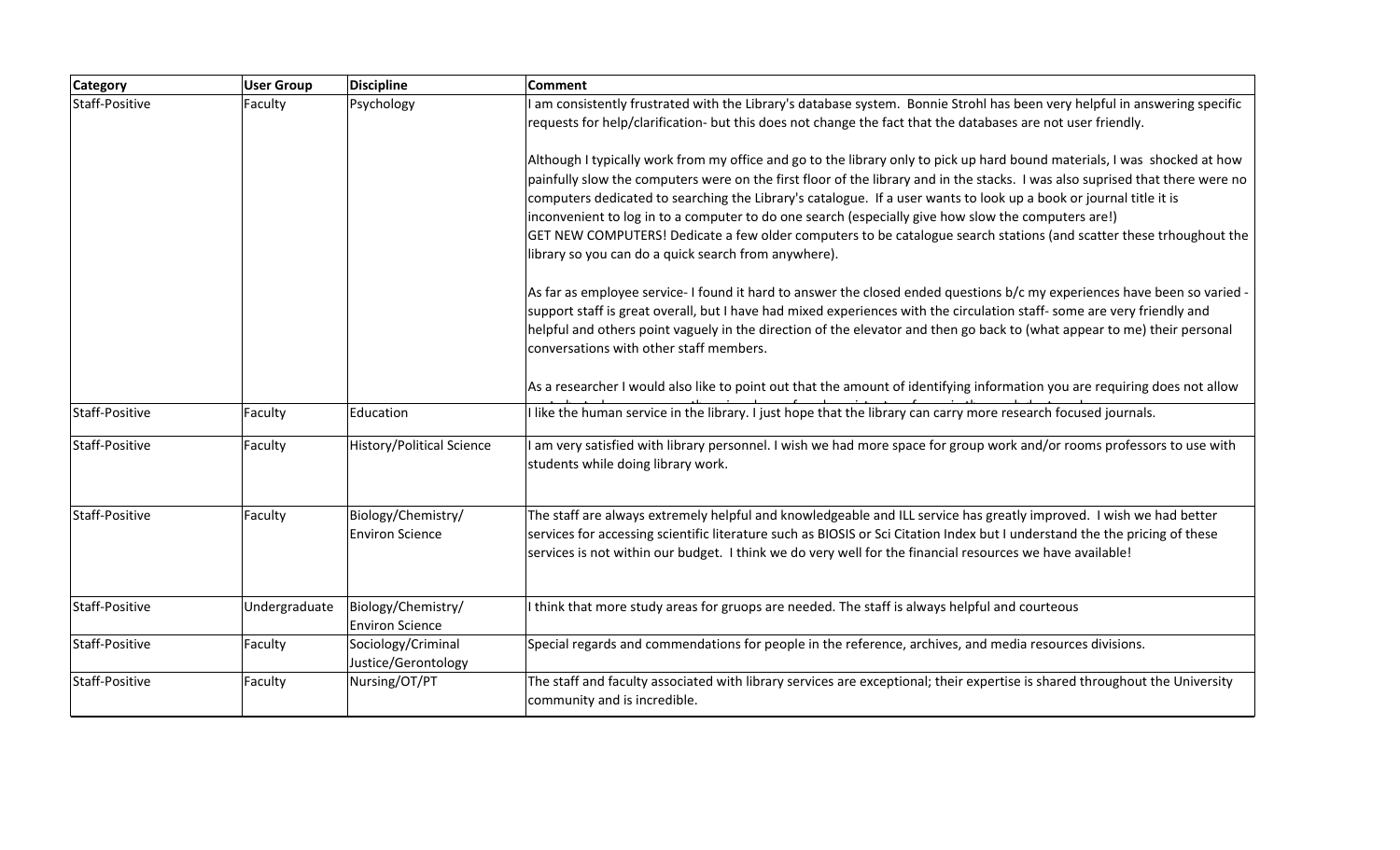| <b>Category</b> | <b>User Group</b> | <b>Discipline</b>                        | Comment                                                                                                                                                                                                                                                                                                                                                                                                                                                                                                                                                                                                                                                                                                                                                                                                                                                                                                                                                                                                                                                                                                                                                                                                                                                                                                                                                       |
|-----------------|-------------------|------------------------------------------|---------------------------------------------------------------------------------------------------------------------------------------------------------------------------------------------------------------------------------------------------------------------------------------------------------------------------------------------------------------------------------------------------------------------------------------------------------------------------------------------------------------------------------------------------------------------------------------------------------------------------------------------------------------------------------------------------------------------------------------------------------------------------------------------------------------------------------------------------------------------------------------------------------------------------------------------------------------------------------------------------------------------------------------------------------------------------------------------------------------------------------------------------------------------------------------------------------------------------------------------------------------------------------------------------------------------------------------------------------------|
| Staff-Positive  | Undergraduate     | Biology/Chemistry/                       | i dont know if i am the one to take this servey                                                                                                                                                                                                                                                                                                                                                                                                                                                                                                                                                                                                                                                                                                                                                                                                                                                                                                                                                                                                                                                                                                                                                                                                                                                                                                               |
|                 |                   | <b>Environ Science</b>                   | i have a small phobia of libraries they are too quiet and creep me out i find it hard to do work in complete quiet                                                                                                                                                                                                                                                                                                                                                                                                                                                                                                                                                                                                                                                                                                                                                                                                                                                                                                                                                                                                                                                                                                                                                                                                                                            |
|                 |                   |                                          | althought he people at the library are very helpful i am only there to print and am in and out as fast as possible                                                                                                                                                                                                                                                                                                                                                                                                                                                                                                                                                                                                                                                                                                                                                                                                                                                                                                                                                                                                                                                                                                                                                                                                                                            |
| Staff-Positive  | Undergraduate     | Biology/Chemistry/Environ<br>Science     | The staff are very helpful and the quiet spaces within the library have been integral to my academic success here. I<br>absolutely love the 5th floor and am glad that it has demonstrations that reach out into the community to educate it on a<br>variety of topics. My only complaints are that some students visit the 4th floor quiet room and openly flout the quiet rule.<br>I don't understand why they feel the need to go to one of the few "quiet only" specified areas in the library to talk to one<br>another. Another issue is that most of the computers in the Pro Deo room are either painfully slow or broken and<br>unusable. I was thankful for the Pro Deo room when my printer broke this semester and hoped to use my prints to solve<br>my problem. However, when I arrived at the Pro Deo room it was frustrating to see half of the computers taken and the<br>other half out of order. I know that it is hard to keep up with all of the computers (especially with the large amounts of<br>clients that acess them and abuse them) but if the computers could consistently be kept in a better working order, I would<br>be enternally grateful. Thank you, those who keep the library up and running, for everything you do. I'm grateful for such<br>a beautiful place where I feel comfortable and am able to be productive. |
| Staff-Positive  | Faculty           | <b>KSOM</b>                              | Library orientation needed for adjunct faculty or better communication of its existence.<br>Jennifer Maher has been especially helpful to me this past semester                                                                                                                                                                                                                                                                                                                                                                                                                                                                                                                                                                                                                                                                                                                                                                                                                                                                                                                                                                                                                                                                                                                                                                                               |
| Staff-Positive  | Faculty           | <b>KSOM</b>                              | Library orientation needed for adjunct faculty or better communication of its existence                                                                                                                                                                                                                                                                                                                                                                                                                                                                                                                                                                                                                                                                                                                                                                                                                                                                                                                                                                                                                                                                                                                                                                                                                                                                       |
|                 |                   |                                          | Jennifer Maher has been especially helpful to me this past semester                                                                                                                                                                                                                                                                                                                                                                                                                                                                                                                                                                                                                                                                                                                                                                                                                                                                                                                                                                                                                                                                                                                                                                                                                                                                                           |
| Staff-Positive  | Faculty           | English/Theatre/World<br>Cultures & Lang | Excellent services and staff. Of note is the excellent Virtual Reference service.                                                                                                                                                                                                                                                                                                                                                                                                                                                                                                                                                                                                                                                                                                                                                                                                                                                                                                                                                                                                                                                                                                                                                                                                                                                                             |
| Staff-Positive  | Graduate          | <b>KSOM</b>                              | Betsy is fantastic!!!!                                                                                                                                                                                                                                                                                                                                                                                                                                                                                                                                                                                                                                                                                                                                                                                                                                                                                                                                                                                                                                                                                                                                                                                                                                                                                                                                        |
| Staff-Positive  | Faculty           | English/Theatre/World<br>Cultures & Lang | I think the University of Scranton has a superb library,but more importantly, I believe it has a staff that not only brings a<br>reverence to learning, but manages to keep up with an exploding information age while maintaining a dignity that inspires<br>a love of learning. I am especially impressed by the way the library extends itself beyond the campus and makes the<br>community feel welcome.                                                                                                                                                                                                                                                                                                                                                                                                                                                                                                                                                                                                                                                                                                                                                                                                                                                                                                                                                  |
| Staff-Positive  | Faculty           | <b>KSOM</b>                              | We have the finest, most courteous, and most professional library staff with whom I have ever interacted.                                                                                                                                                                                                                                                                                                                                                                                                                                                                                                                                                                                                                                                                                                                                                                                                                                                                                                                                                                                                                                                                                                                                                                                                                                                     |
| Staff-Positive  | Faculty           | Counseling/HS/HAHR                       | Library staff and resources exceed expectations. Thank you.                                                                                                                                                                                                                                                                                                                                                                                                                                                                                                                                                                                                                                                                                                                                                                                                                                                                                                                                                                                                                                                                                                                                                                                                                                                                                                   |
| Staff-Positive  | Undergraduate     | Biology/Chemistry/Environ<br>Science     | The staff is wonderful and very willing to help with all my research needs.                                                                                                                                                                                                                                                                                                                                                                                                                                                                                                                                                                                                                                                                                                                                                                                                                                                                                                                                                                                                                                                                                                                                                                                                                                                                                   |
| Staff-Positive  | Faculty           | Education                                | Keep up the great work you do!                                                                                                                                                                                                                                                                                                                                                                                                                                                                                                                                                                                                                                                                                                                                                                                                                                                                                                                                                                                                                                                                                                                                                                                                                                                                                                                                |